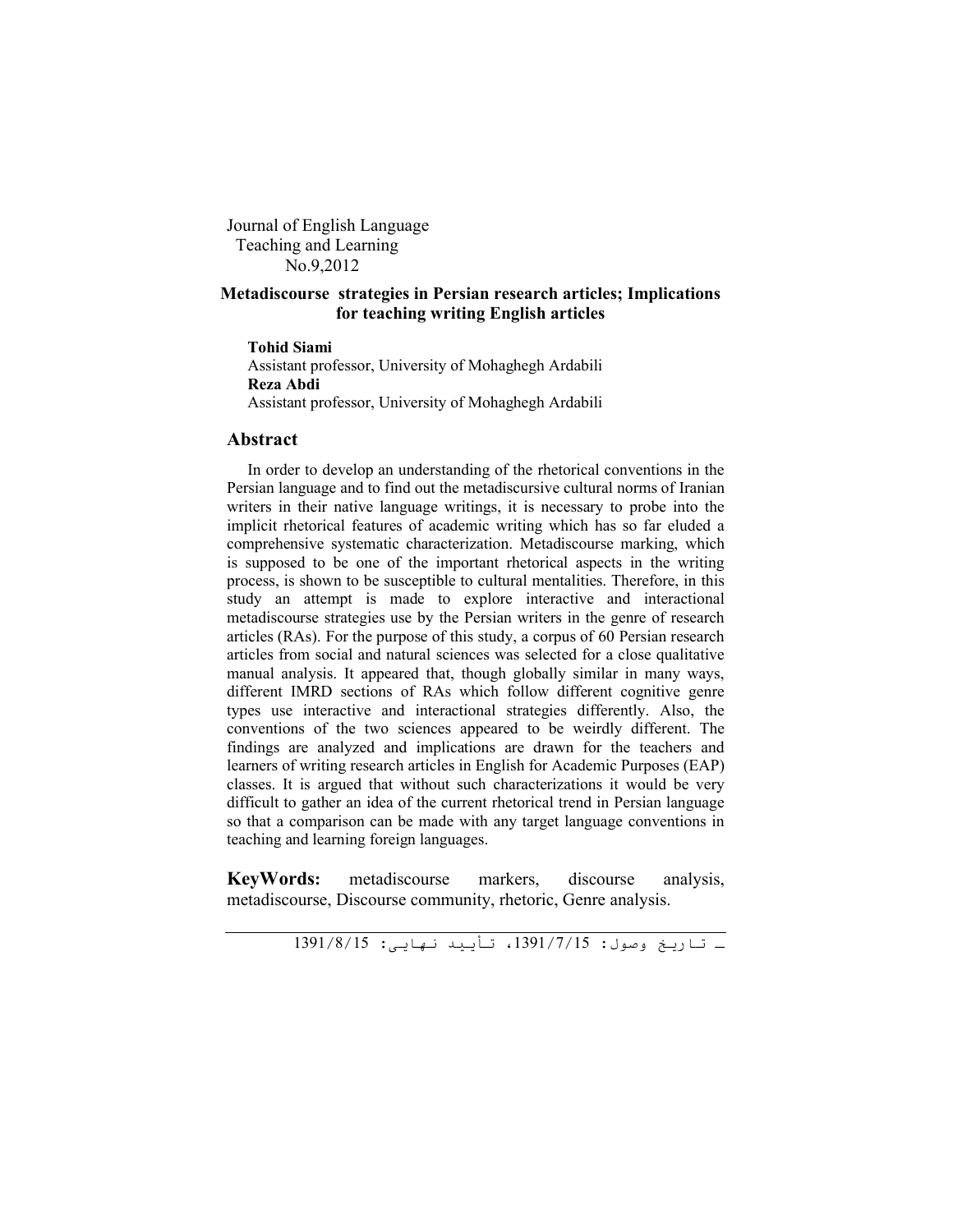166 Journal of English Language Teaching and Learning.No,9 /Spring&Summer 2012

# **Introduction**

Discourse communities adopt and invariably modify some conventions, from stylistic to rhetorical, in order to clearly frame the communication between the members. Therefore, it is generally believed that entering a discourse community requires detailed knowledge and appreciation of the trends in that community (Swales, 1990; Bizzell, 1992). Such knowledge is said to enrich communicative competence and thereby facilitate recognition of the membership within the community. In fact, the lack of awareness and competence in the writing practices of relevant discourse communities is the main reason why membership seeking individuals are turned down by the gatekeepers (Hyland & Hamp-Lyons, 2002).

It is also widely recognized that academic discourse community in general and disciplinary communities in particular are firmly established with a multitude of linguistic and non-linguistic sophistications. As such, the multilingual members of the community manifest more or less similar patterns of behavior in order to sustain their membership in their relevant communities. Meanwhile, in the communication-rich era any discourse community uses several established ways of communication, which gives rise to various genres (Swales, 1990). Among many, research article is supposed to be a clearly outlined genre of communication in academic discourse community.

A wealth of research initiated by the contrastive rhetoric of Kaplan (1966) have tried to compare the rhetorical styles of different cultures (Connor, 1996) in different genres of communication in order to inform the native speakers of various languages who want to communicate by other members of the discourse communities through the lingua franca of English. From among many rhetorical options in research articles, metadiscourse marking is considered as an effective and extensively used one which significantly contributes to the fluent flow of argument.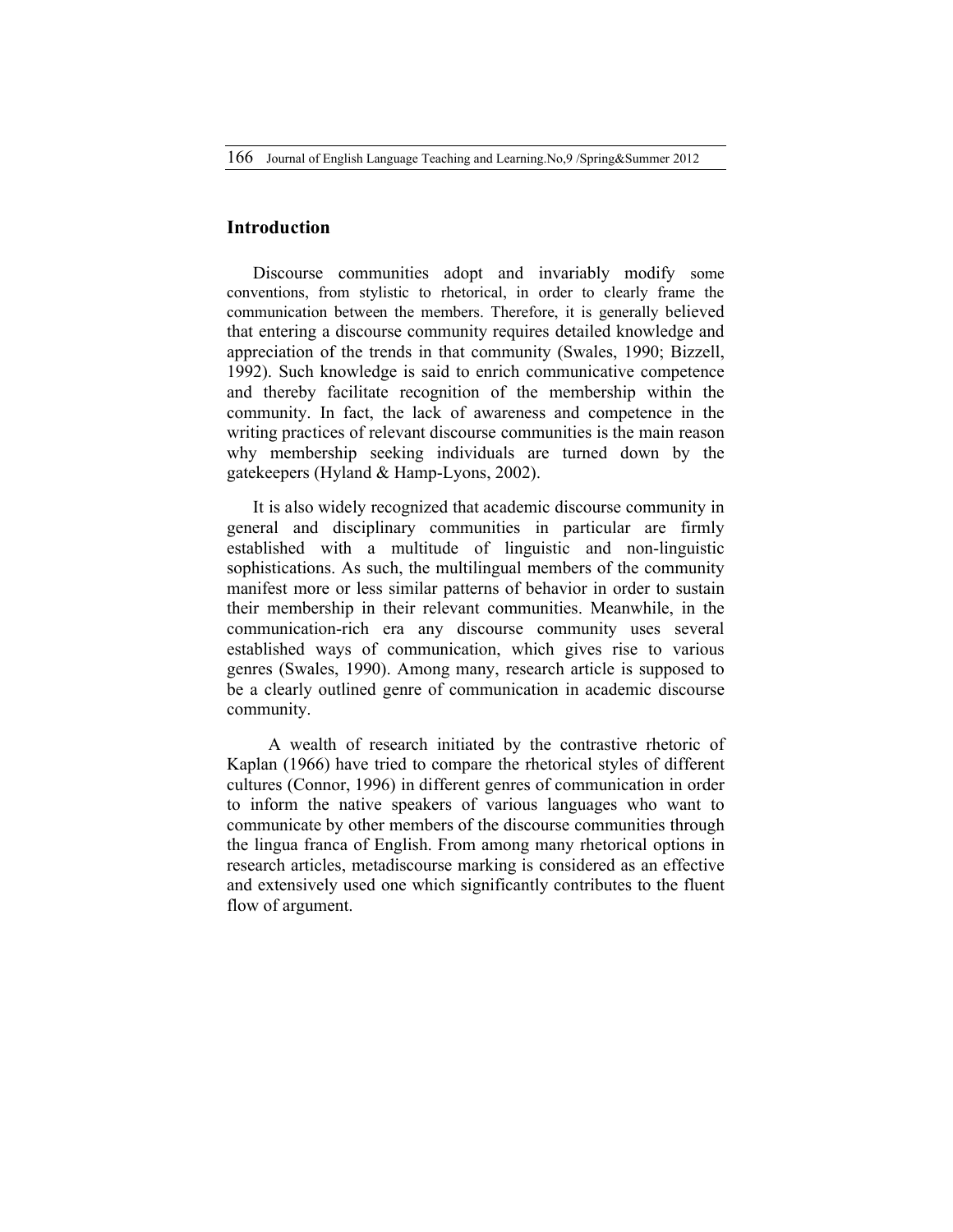**Table 1***. An Interpersonal Model of Metadiscourse (Hyland, 2005, p. 49)*

| Category              | <b>Function</b>                                    | <b>Examples</b>                          |
|-----------------------|----------------------------------------------------|------------------------------------------|
| <b>Interactive</b>    | Help to guide the reader through<br>the text       | <b>Resources</b>                         |
| <b>Transitions</b>    | express relations between main<br>clauses          | In addition; but; thus; and              |
| Frame markers         | refer to discourse acts, sequences<br>or stages    | finally; to conclude; my<br>purpose is   |
| Endophoric<br>markers | refer to information in other parts<br>of the text | noted above; see figure; in<br>section 2 |
| Evidentials           | refer to information from other<br>texts           | according to $X$ ; $Z$ states            |
| Code glosses          | elaborate propositional meaning                    | namely; e.g.; such as; in other<br>words |
| <b>Interactional</b>  | Involve the reader in the text                     | <b>Resources</b>                         |
| Hedges                | withhold commitment and open<br>dialogue           | might; perhaps; possible; about          |
| <b>Boosters</b>       | emphasize certainty and close<br>dialogue          | In fact; definitely; it is clear that    |
| Attitude markers      | expresses writers' attitude to<br>proposition      | unfortunately; I agree;<br>surprisingly  |
| Self mentions         | explicit reference to author(s)                    | I; we; my; me; our                       |
| Engagement<br>markers | explicitly build relationship with<br>reader       | consider; note; you can see that         |

Put simply, metadiscourse is a cover term that refers to an array of self-reflective expressions used to negotiate interactional meaning in a text, assisting the writer to express a viewpoint and engage with readers as members of a particular community (Hyland, 2005). According to Hyland, rhetoricians, applied linguists, and composition theorists agree on using metadiscourse to refer to various linguistic tokens employed to guide or direct a reader through a text so that both the text and the writer's stance is understood. Metadiscourse in general and the interactional side of it in particular (see Table 1, above) is of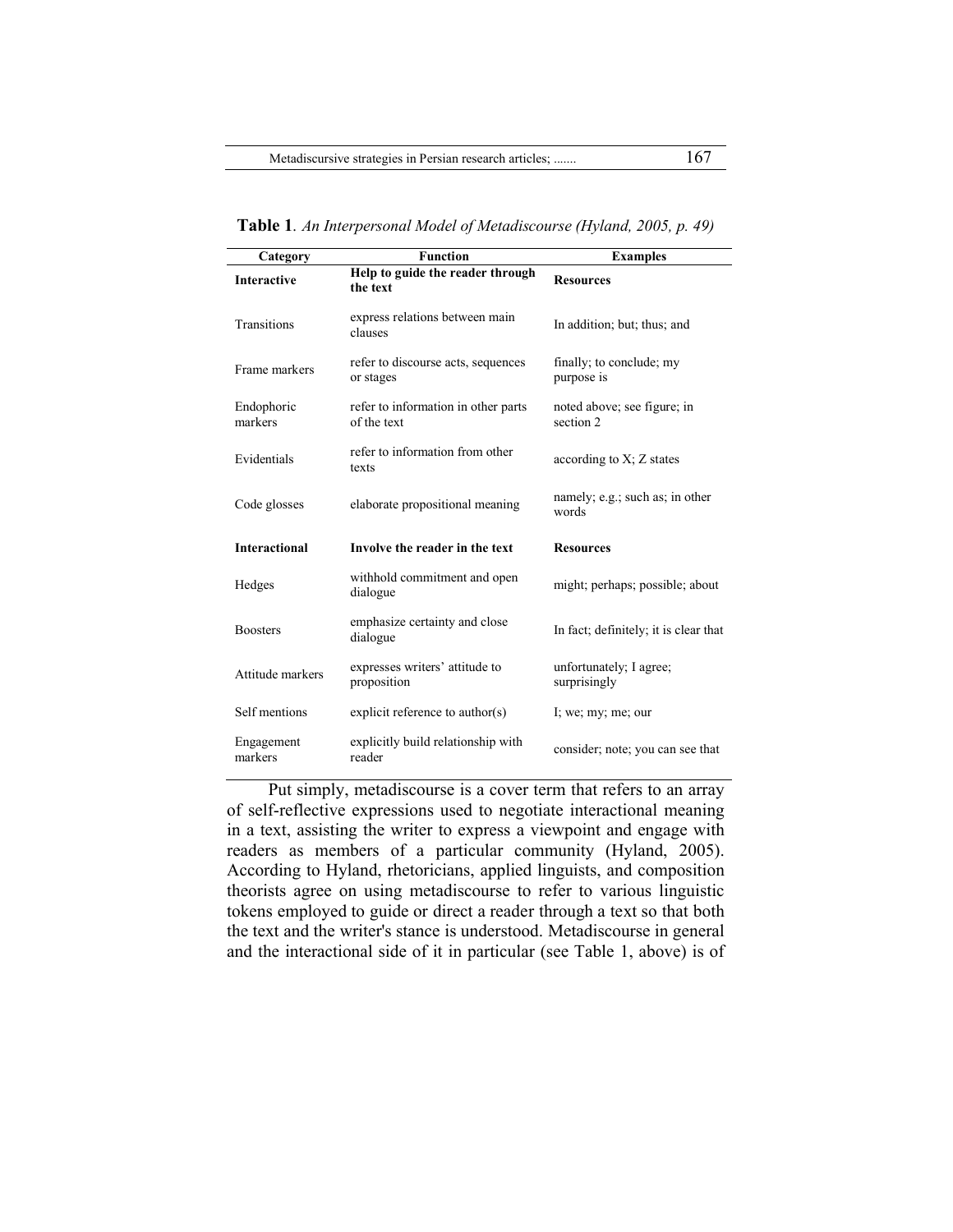high significance in that it deals with culturally susceptible options. In fact, metadiscourse is inevitably linked to the mentalities of writers and it seems that it is quite challenging to get rid of such mentalities and follow the conventions and mindset of relevant discourse communities.

Metadiscourse has been studied extensively from various perspectives and for various purposes (e.g., Buttny, 2010; Dafouz-Milne, 2008; Mey, 2005; Guillem, 2009; Nassaji, 2008; Simin and Tavangar, 2009).). Also, quite many studies have embarked on contrastive analysis of Persian and English texts (eg, Jalilifar & Alipour, 2007; Marandi, 2003) which have shown differences between Iranian and English writers.

It is also worth mentioning that within the past forty years or so, trends in ESP in general, and EAP in particular, have come a long way (e.g., register analysis, skill-based teaching, etc.) to finally opt for genre-based teaching of writing where the concepts like social and cognitive genre and rhetorical structure plays a significant role in teaching writing (Basturkmen, 2006; Bruce, 2003, 2005).

However, despite a wide interest in such analyses, no effort is made to characterize different sections of the popular social genre of RA which allegedly have different cognitive genre (see Bruce, 2003) in Persian RAs. Mainly motivated by the need to find out how a native culture could develop independently of the global community and also to provide a better metadiscursive image of the conventions followed by Persian writers in writing Persian articles, it was thought beneficial to carry out a genre and section-specific characterization of Persian academic writing produced by Iranian scholars. The results of this study can be a contribution to contrastive rhetoric which can help prospective Iranian writers in other languages to develop a conscious awareness of engraved rhetorical options.

Therefore, this study will analyze Persian research articles written by Iranian scholars to discover and discuss the distribution pattern of metadiscourse markers. We will more specifically try to find out how such markers are distributed in different section of RAs and also in natural and social disciplines, the two areas presumably favoring different inquiry paradigms.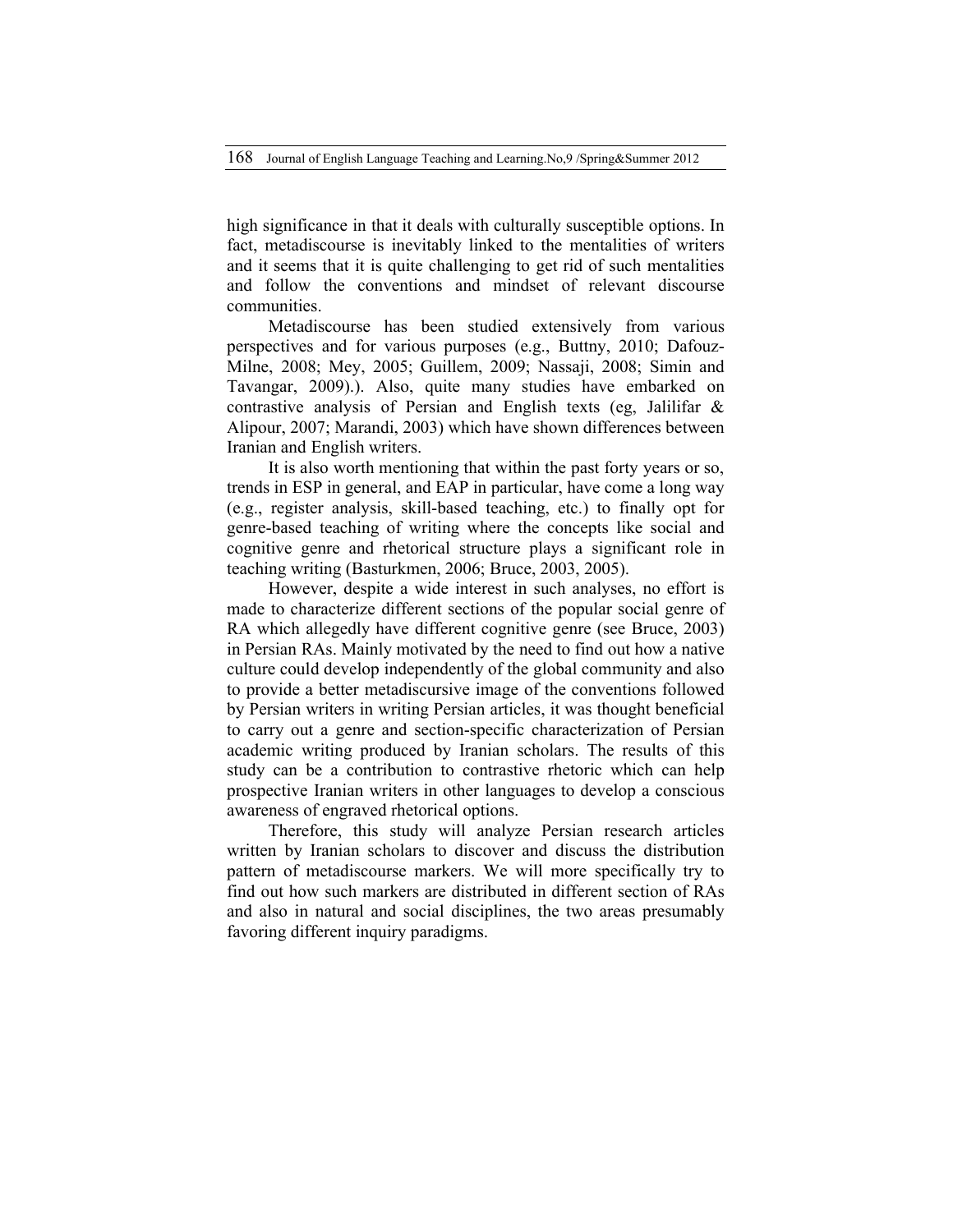## **Methodology**

A group of RAs from the so-called 'natural' and 'social' sciences (NS and SS, respectively) disciplines were taken to be the corpus of the study. We remind that RA was chosen to be examined for three reasons. First, RA is an outstanding and widely used genre of communication among academia. Second, the rejection of Iranian writers' articles in international scholarly journals are generally said to be due largely to generalization problems. Finally, Iranian writers have recently shown a stronger tendency to join their relevant disciplinary community around the world, mostly through writing RAs, probably because publication is more considerably appreciated in hiring, promotion and continued employment in recent regulations (Belcher, 2007).

With regard to the inclusion of natural and social disciplines, it should be noted that since the two branches are generally associated with different research paradigms (Guba and Lincoln, 1994), it was thought that a sort of paradigmatic identity could prompt different rhetorical choices and, hence, different ways of using quantitative metadiscourse markers.

To build the corpus of the study, classified and cluster random sampling were used. In order to ensure a reasonable coverage across sciences, we randomly selected six disciplines, that is, sociology, education and counseling to build the social sciences corpus (SSC) and opted for chemistry, biology and medicine to collect the natural sciences corpus (NSC). Then, five articles from two to three journals in each discipline were randomly selected. On the whole 60 journals were selected which amounted to 250000 words.

The recent taxonomy of metadiscourse formulated by Hyland (2005), which appeared in Table 1, was taken as the basic model. Hyland's model was preferred for (a) being recent, simple, clear and inclusive, (b) building on previous taxonomies, and (c) more easily lending itself to this research purposes.

The formal realizations of metadiscursive strategies were developed through the translation of the list of markers as suggested in the appendix of Hyland's (2005, pp. 218-224) book. The canonical criteria for the identification of metadiscourse, as outlined by Hyland and Tse (2004, p. 159), were applied for this purpose. They suggested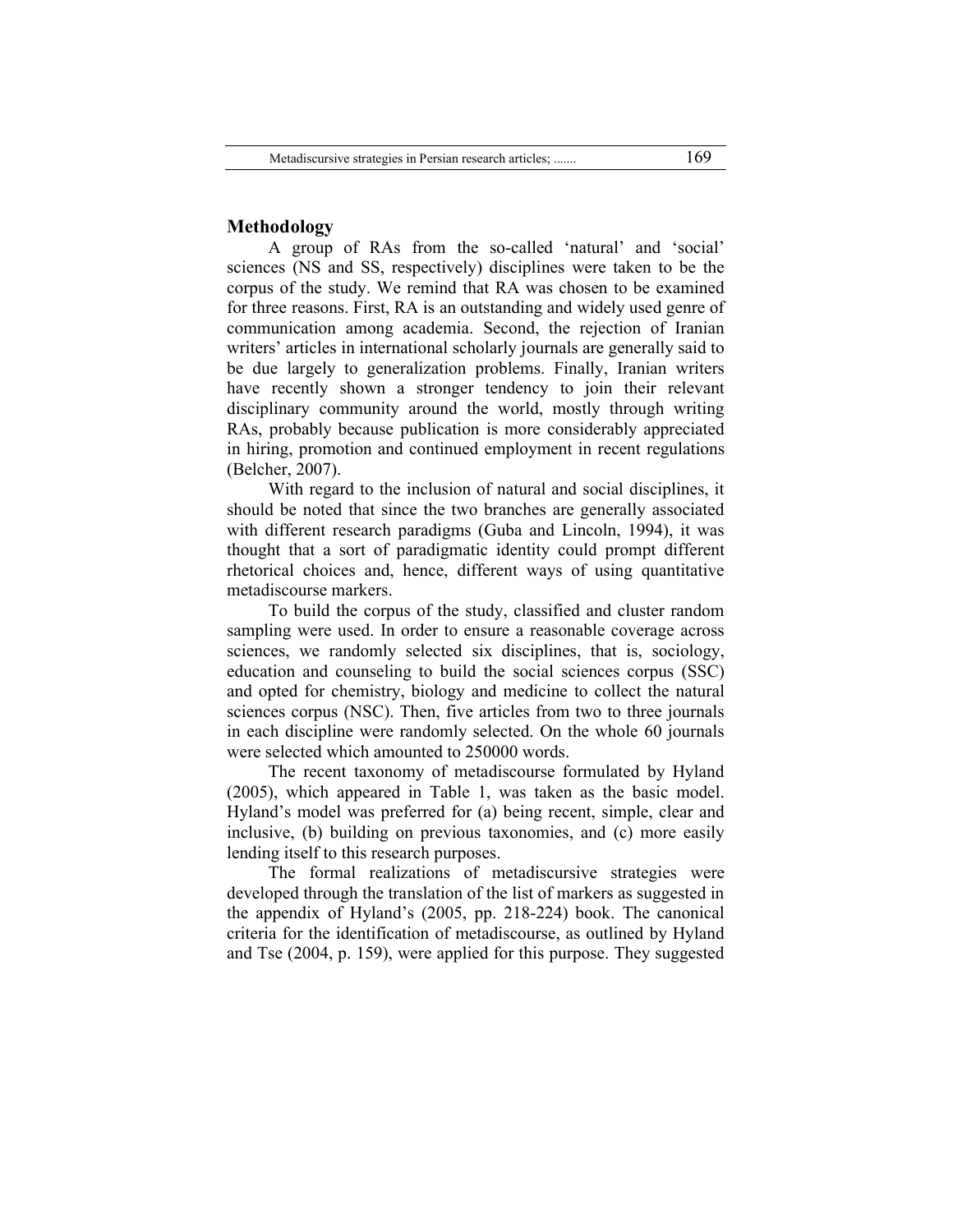three key principles that should be present in order to qualify an item as an MM:

- that metadiscourse is distinct from propositional aspects of discourse;
- that the term metadiscourse refers to those aspects of the text that embody writer-reader interactions; and
- that metadiscourse distinguishes relations which are external to the text from those that are internal.

In order to ensure appropriate translation and also observation of the above three criteria in identifying MMs, and also to have a more reliable result, the corpus was reviewed by an expert colleague and the results were averaged out.

## **Results and Discussion**

The corpus was analyzed and the following results were obtained. The manual and qualitative search for the ten metadiscourse strategies made available the data that appears in Table 2 below.

The highest frequency is underlined (separately for interactive and interactional strategies) in any row and boldfaced in any column in Table 2. That is, the most frequently employed strategy in any section is underlined, and any section which attracted the highest number of a certain strategy is shown by boldfacing the relevant row.

| Interactive |     |      |            |     |            |     | interactional     |     |     |                  |              |    |           |               |
|-------------|-----|------|------------|-----|------------|-----|-------------------|-----|-----|------------------|--------------|----|-----------|---------------|
|             |     | Tra  | Fra        | End | Evi        |     | Cod Total Hed Boo |     |     | Att              | Sel          |    | Eng Total | $G-$<br>total |
| <b>SSC</b>  | L   | 509  | 275        | 27  | 963        | 152 | 1926              | 60  | 195 | 50               | $\mathbf{0}$ | 23 | 328       | 2254          |
|             | М   | 171  | 369        | 30  | <u>369</u> | 59  | 998               | 9   | 29  | 11               | 3            | 15 | 67        | 1065          |
|             | RD. | 895  | 674        | 609 | 686        | 164 | 3028              | 300 | 425 | 39               | $\mathbf{0}$ | 51 | 815       | 3843          |
|             | T   | 1575 | 1318       | 666 | 2018       | 375 | 5952              | 369 | 649 | 100              | 3            | 89 | 1210      | 7162          |
| <b>NSC</b>  | I   | 447  | <b>200</b> | 36  | 1151       | 188 | 2022              | 164 | 195 | 69               | 17           | 5  | 450       | 2472          |
|             | M   | 123  | 264        | 201 | 245        | 86  | 919               | 41  | 36  | $\boldsymbol{0}$ | 8            | 12 | 97        | 1016          |

**Table 2***. The Distribution of Metadiscourse Markers in Different Parts of Research Articles across Sciences*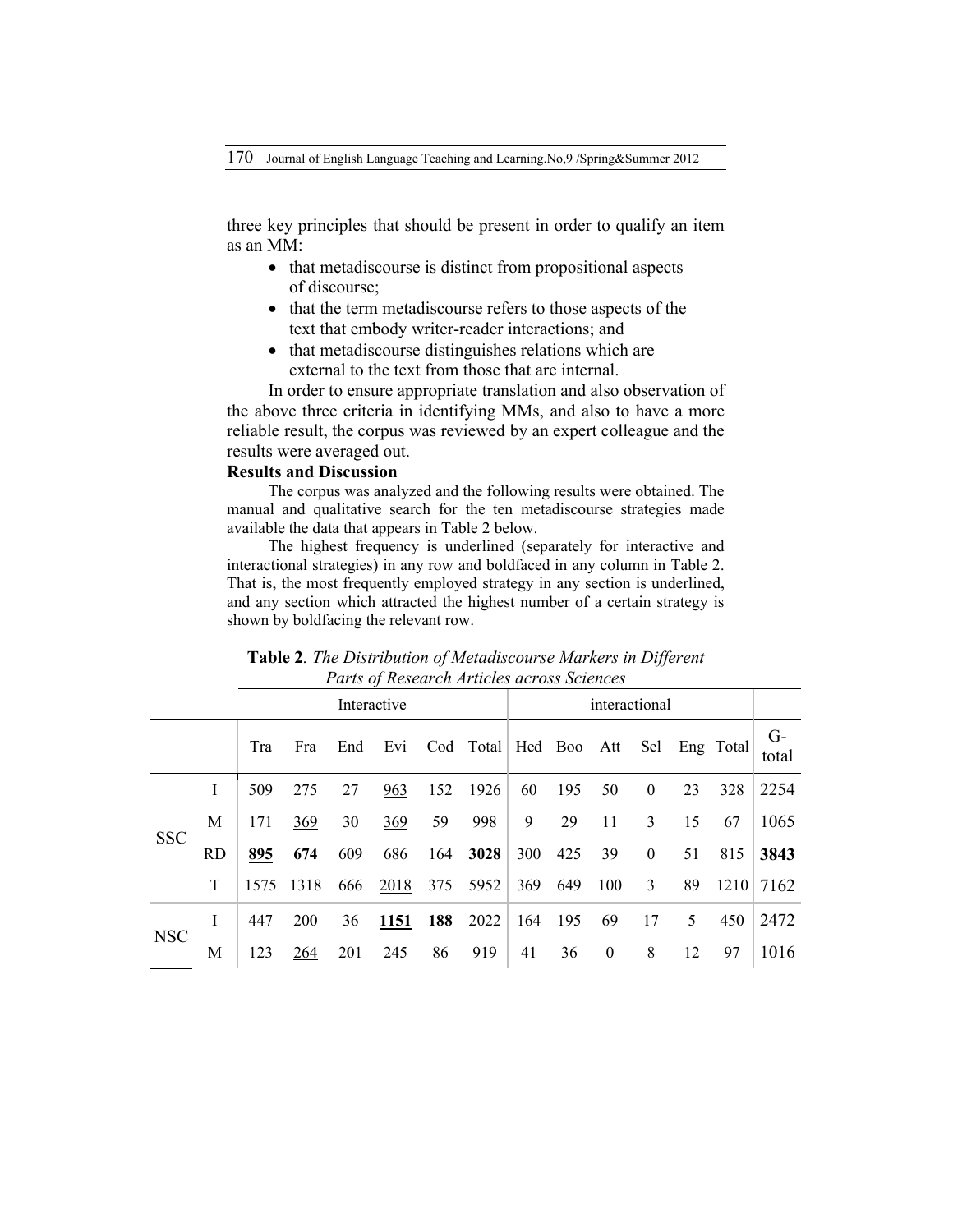|           | Metadiscursive strategies in Persian research articles; |      |           |      |      |  |                              |     |              |     |    |    | 171        |                |
|-----------|---------------------------------------------------------|------|-----------|------|------|--|------------------------------|-----|--------------|-----|----|----|------------|----------------|
|           | RD.                                                     | 740  | 347       | 764  | 786  |  | $104$ 2741                   |     | 321 492 98   |     | 50 |    | 56 1017    | 3758           |
|           | T                                                       | 1310 | 811       | 1001 | 2182 |  | 378 5682 526 723 167         |     |              |     | 75 | 73 | 1564 l     | 7246           |
|           | L                                                       | 956  | 475       | 63   | 2114 |  | 340 3948                     |     | 224 390      | 119 | 17 | 28 | 778        | 4726           |
| <b>TC</b> | M                                                       | 294  | 633       | 231  | 614  |  | $145$ 1917                   | 50  | 65           | -11 | 11 | 27 | 164        | 2081           |
|           | RD.                                                     |      |           |      |      |  | 1635 1021 1373 1472 268 5769 | 621 | 917          | 137 | 50 |    | $107$ 1832 | 7601           |
|           | T                                                       |      | 2885 2129 | 1667 | 4200 |  | 753 11634                    |     | 895 1372 267 |     | 78 |    |            | 162 2774 14408 |

As seen in Table 2, interactive metadiscourse is used over four times more than the interactional one in the corpus, which shows that the interactive resources are invaluable tools for Iranian writers in producing Persian RAs. The interactive strategies are employed for a variety of purposes including signposting the flow of arguments, framing, referring to other sections, citing and glossing. This trend is also at work in English research articles produced by native speakers (Abdi, 2011).

The highest number of transitions and frame markers is seen in the RD section of SS articles, while the highest number of evidential and code glosses is found in the Introduction section of NSC. The SS writers felt more need to signpost and frame their arguments while discussing their findings, whereas NS writers invested more on citing and providing gloss while paving the way for their studies in the introduction sections. In the meantime, the highest number of endophoric marking resources is seen in the RD section of NSC that reveals the frequent need to refer to the other sections and parts in the articles.

It is interesting to see that all interactional strategies appear most highly in the RD section of NSC. This reveals that Iranian writers' interaction with their text and audience in the NS is much more considerable as compared to the one in the SS. In the meantime, it is surprising to see that SS writers who deal with the so called soft and subjective sciences emphasize their propositions approximately as equally as NS writers who are involved in the so called hard and more objective studies.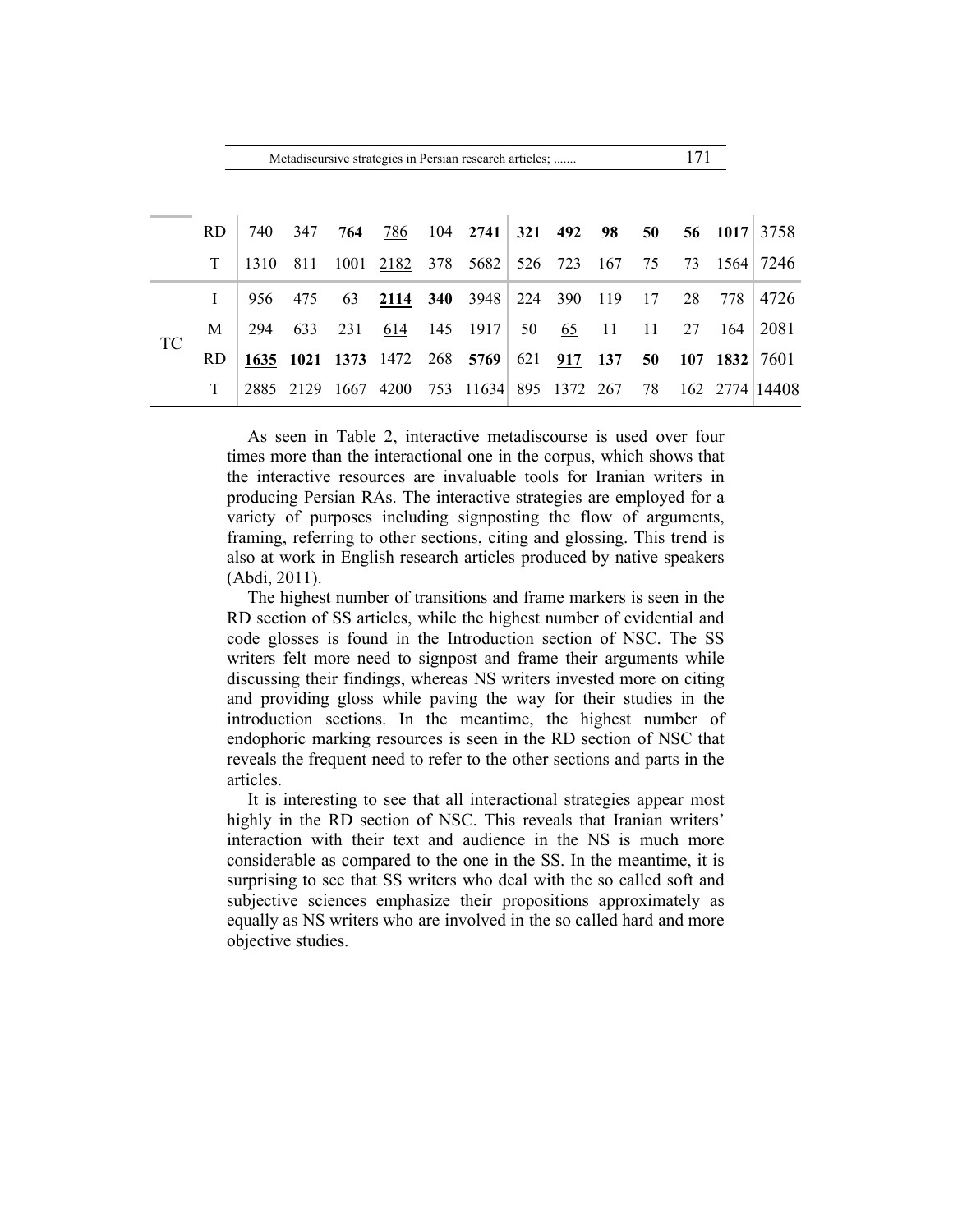172 Journal of English Language Teaching and Learning.No,9 /Spring&Summer 2012

Meanwhile, it is rather weird to see that while the metadiscursive conventions of Iranian native writers in the two sciences tend to converge in their employment of interactive resources in the different subsections, a notable contrast is seen in the use of interactional ones. As an example, while in both sciences the RD section hosts the highest number of interactional metadiscourse (except for attitude markers in the SSC), they notably disagree in frequencies. That is, in the SSC no self-mentions were found compared to the 50 times occurrence in the NSC, and the attitude markers were used less than half times as in the NSC as compared to the SSC. The difference is more remarkable in the Introductions and Methods, specifically in the use of hedges, attitude markers and selfmentions. The pattern followed by Iranian writers appears to be different from native English writers as reported in Abdi (2011), Marandi (2003), Jalilifar and Alipour (2007).

The findings of this study are yet more insightful when analyzed in terms of the overall dispersion of interactive and interactional markers through the subsections in both the NSC and SSC (Table 3). Ignoring the strategies, a surprising distribution model of metadiscursive features appears to be at work among writers which urges them to use about %50 of the markers in the RD section, about %30 of them in the Introductions, and finally about %15 in the Methods. Only a notable deviation from this hypothetical model is seen in the use of interactional metadiscourse among the SS writers where about %10 less use of markers in the Methods which is added to the RD section.

|       |         | <b>SSC</b> |       |         | NSC     |       | Total   |         |       |  |
|-------|---------|------------|-------|---------|---------|-------|---------|---------|-------|--|
|       | Interac | Interac    | Total | Interac | Interac | Total | Interac | Interac | Total |  |
|       | tive    | tional     |       | tive    | tional  |       | tive    | tional  |       |  |
|       | 32 36   | 27.11      | 31 47 | 35.59   | 28.77   | 34.12 | 33.94   | 28.05   | 32.80 |  |
| M     | 16 77   | 5.54       | 14.87 | 16 17   | 6.20    | 14.02 | 16.48   | 591     | 14.44 |  |
| RD.   | 5087    | 67.35      | 53.66 | 48.24   | 65.03   | 51.86 | 49.58   | 66.04   | 52.76 |  |
| Total | 100     | 100        | 100   | 100     | 100     | 100   | 100     | 100     | 100   |  |

**Table 3***. The Distribution (%) of Metadiscourse in Different Sections of Research Articles*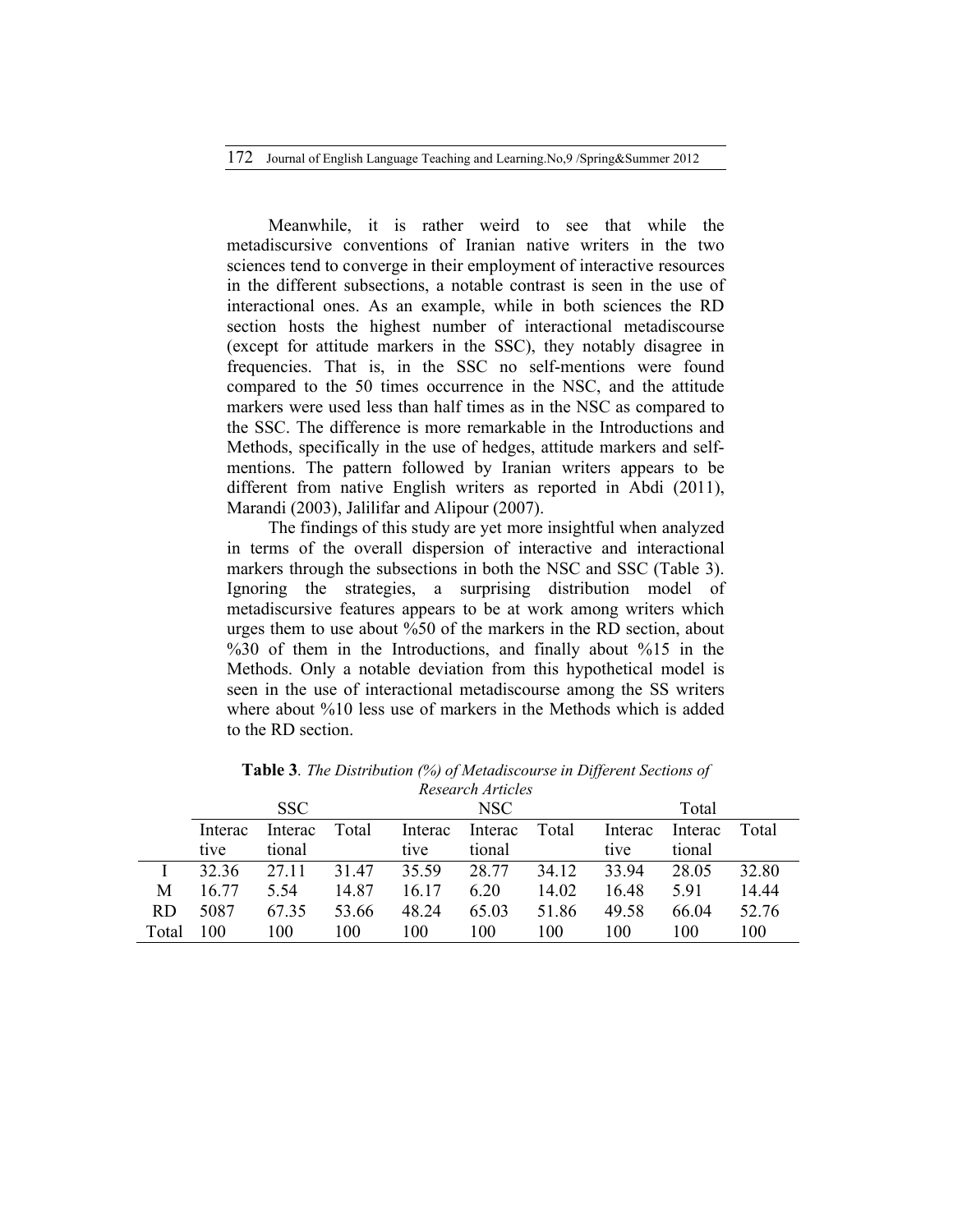Metadiscursive strategies in Persian research articles; ....... 173

Viewed from a different perspective (Table 4), it can be seen that although on the whole interactive metadiscourse is used more than four times compared to the interactional one, the difference is highest in the Methods of the SSC (%93.71 versus %6.29) and lowest in the RDs of the NSC (%72.94 versus % 27.06). This finding shows the highest interaction of the writers and the audience in the RDs among NS writers and the lowest attempt to establish such a relationship in the Methods of the SSC. The fact that Iranian NS writers are more interactional than SS ones is against the norm of English research article writers where the relationship is vice versa (Abdi, 2011). It seems that although positivism, first introduced as the scientific method for hard and natural sciences, took some time to find its way into social and human sciences, yet its principles are so engraved in the social science researchers' mentality that notwithstanding the green light to the new interactive research paradigms among natural science scholars, the predominant axiom of objectivity is still lingering among Iranian social science writers. The result is surprising on the grounds that the writers in the broader discourse community, roughly represented by the native English writers, more eagerly departed the objectivity canon of positivism in the face of new interactive models such as constructivism and critical theory (Guba & Lincoln, 1994).

|               | menanscourse in Research Articles |      |     |      |     |                                                             |     |     |             |       |  |
|---------------|-----------------------------------|------|-----|------|-----|-------------------------------------------------------------|-----|-----|-------------|-------|--|
|               |                                   | SSC. |     | NSC- |     |                                                             | TC  |     |             |       |  |
|               |                                   | M    | RD. |      | М   | RD.                                                         |     | M   | RD.         | Total |  |
| Interactive   |                                   |      |     |      |     | 85.45 93.71 78.80 81.80 90.45 72.94 83.54 92.12 75.90 81.75 |     |     |             |       |  |
| Interactional | 14.55 6.29                        |      |     |      |     | 21.20 8.20 9.55 27.06 16.46 7.88                            |     |     | 24.10 19.25 |       |  |
| Total         | 100                               | 100  | 100 | 100  | 100 | 100                                                         | 100 | 100 | 100         | 100   |  |

**Table 4***. The Distribution (%) of Interactive and Interactional Metadiscourse in Research Articles*

It should be mentioned that due to the difference in nature and the cognitive genre (Bruce, 2003) of different subsections, it was not unexpected to find that the distribution of metadiscourse markers both in the interactive and interactional category was found to be significantly different in the SSC, NSC and the total corpus (Table 5, below).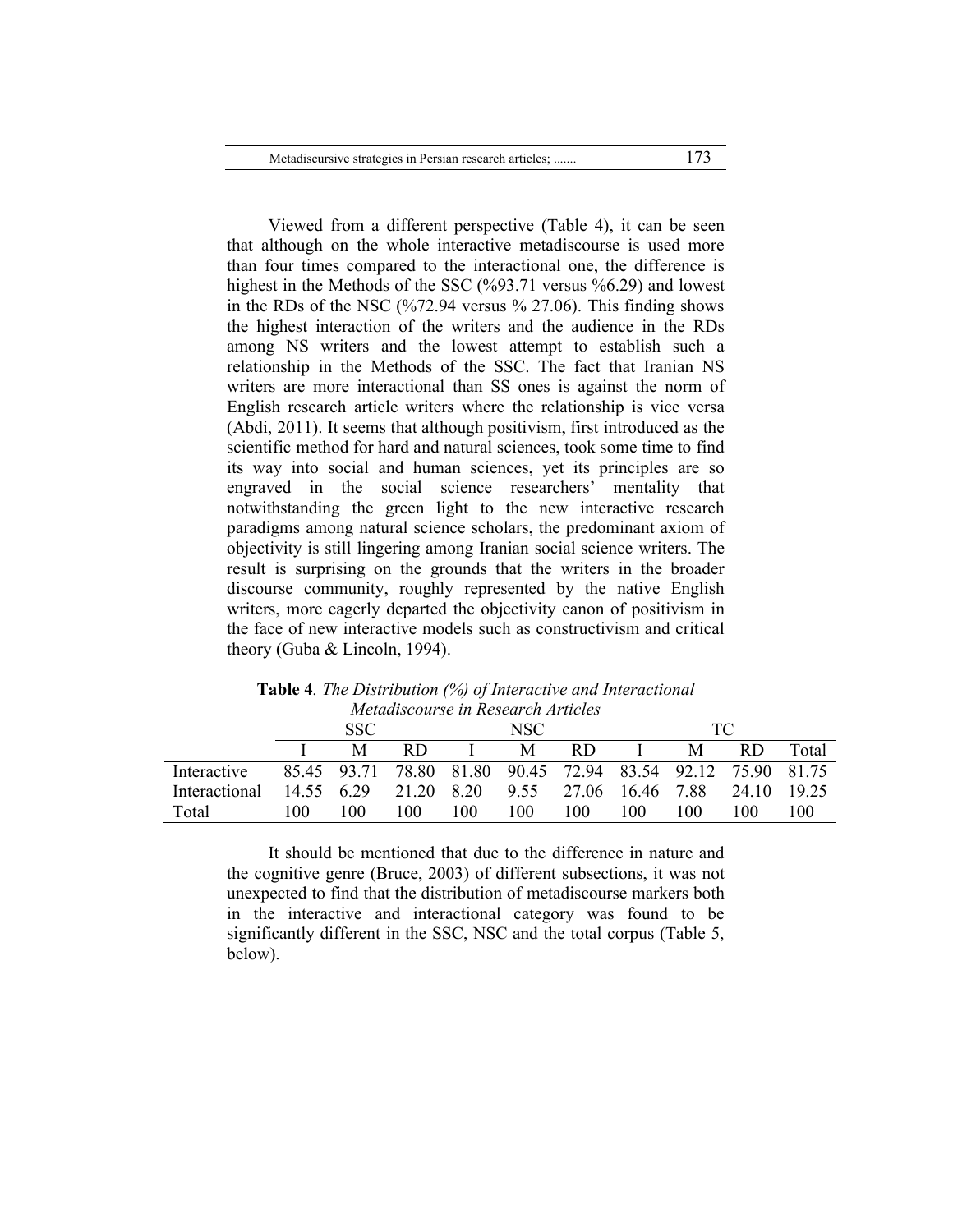# Table 5

*Chi-square Values of Comparing Introduction, Method and Results and Discussion Sections of Research Articles*

|               | SSC                         | NSC                           | ТC      |
|---------------|-----------------------------|-------------------------------|---------|
| interactive   | 1041.06                     | 88934                         | 1914 97 |
| interactional | 714 71                      | 826.41                        | 1539.3  |
| $d f \cdot 2$ | level of significance: 0.01 | $\chi^2$ critical value: 9.21 |         |

### **5. Conclusion**

This study investigated the use of metadiscursive features among Iranian writers of RAs from social and natural sciences. It appeared that there are significant differences between two groups of writers in the use of metadiscursive features. Also it was made clear that interactional metadiscourse is employed four times less than the interactive ones which is a significantly different proportion compared to native English writers. All in all, it seems that Iranian writers of natural and social sciences act differently which is not surprising due to the difference in the nature of the two sciences. However, the difference is much more than the conventional difference which could be seen among other members of the disciplinary community.

It can be concluded that the different convention at work among Iranian writers in the use of metadiscursive strategies in the two canonical branches of science reflect the inherent difference in the nature of the two sciences, while the difference between Iranian and English authors support the claim show that the national culture is a determining factor (Dahl, 2004) in controlling the linguistic and rhetoric choices among academia.

The result of this study could be of particular interest to EAP teachers when dealing with academic writing. This study provides an image of the Iranian writers so that it can be considered against the backdrop of advanced academic writing. The findings could also be of interest for ethnographic researchers as it characterizes a rhetorical trend of Iranian writers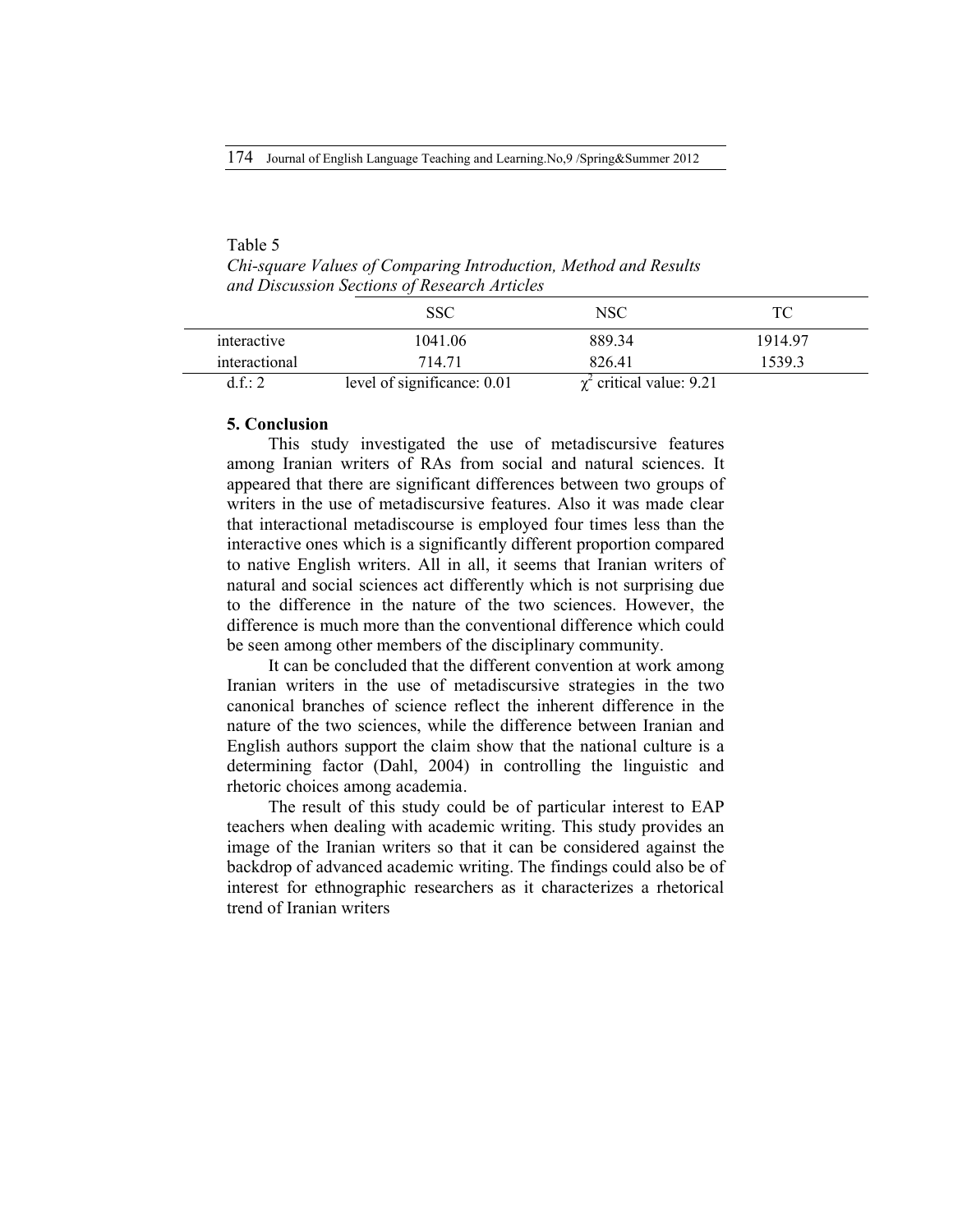### **References**

- Abdi, R. (2011). Metadiscourse strategies in research articles; A study of the differences across subsections. *Journal of Teaching Language Skills*, *3*(1), 1-16.
- Basturkmen, H. (2006). *Ideas and options in English for specific purposes*. Newjersy: Lawrence Erlbaum.
- Belcher, D. D. (2007). Seeking acceptance in an English-only research world. *Journal of Second Language Writing, 16*, 1-22.
- Bizzell, P. (1992). *Academic discourse and critical consciousness.* Pittsburgh: University of Pittsburgh Press.
- Bruce, I. (2003). *Cognitive genre prototype modeling and its implications for the teaching of academic writing to learners of English as a second language*. Unpublished doctoral dissertation, University of Waikato, Hamilton, New Zealand.
- Bruce, I. (2005). Syllabus design for general EAP writing courses: A cognitive approach. *English for Academic Purposes, 4*, 239-256.
- Buttny, R. (2010). Citizen participation, metadiscourse, and accountability: A public hearing on a zoning change for wal-mart. *Journal of Communication, 60*(4), 636-659.
- Connor, U. (1996). *Contrastive rhetoric; A cross-cultural study*. Cambridge: Cambridge University Press.
- Dafouz-Milne, E. (2008). The pragmatic role of textual and interpersonal metadiscourse markers in the construction and attainment of persuasion: A cross-linguistic study of newspaper discourse. *Journal of Pragmatics, 40*(1), 95-113.
- Dahl, T. (2004). Textual metadiscourse in research articles: A marker of national culture or of academic discipline. *Journal of Pragmatics, 36*(10), 1807-1825.
- Guba, E. G., & Lincoln, Y. S. (1994). Competing paradigms in qualitative research. In N. K. Denzin  $\& Y. S.$  Lincoln (Eds.), Handbook of Qualitative Research (pp. 105-117). Thousand Oaks, CA: Sage Publications.
- Guillem, S. M. (2009). Argumentation, metadiscourse and social cognition: organizing knowledge in political communication. *Discourse & Society, 20*(6), 727-746.
- Hyland, K. (2005). *Metadiscourse: Exploring interaction in writing*. Continuum: London.